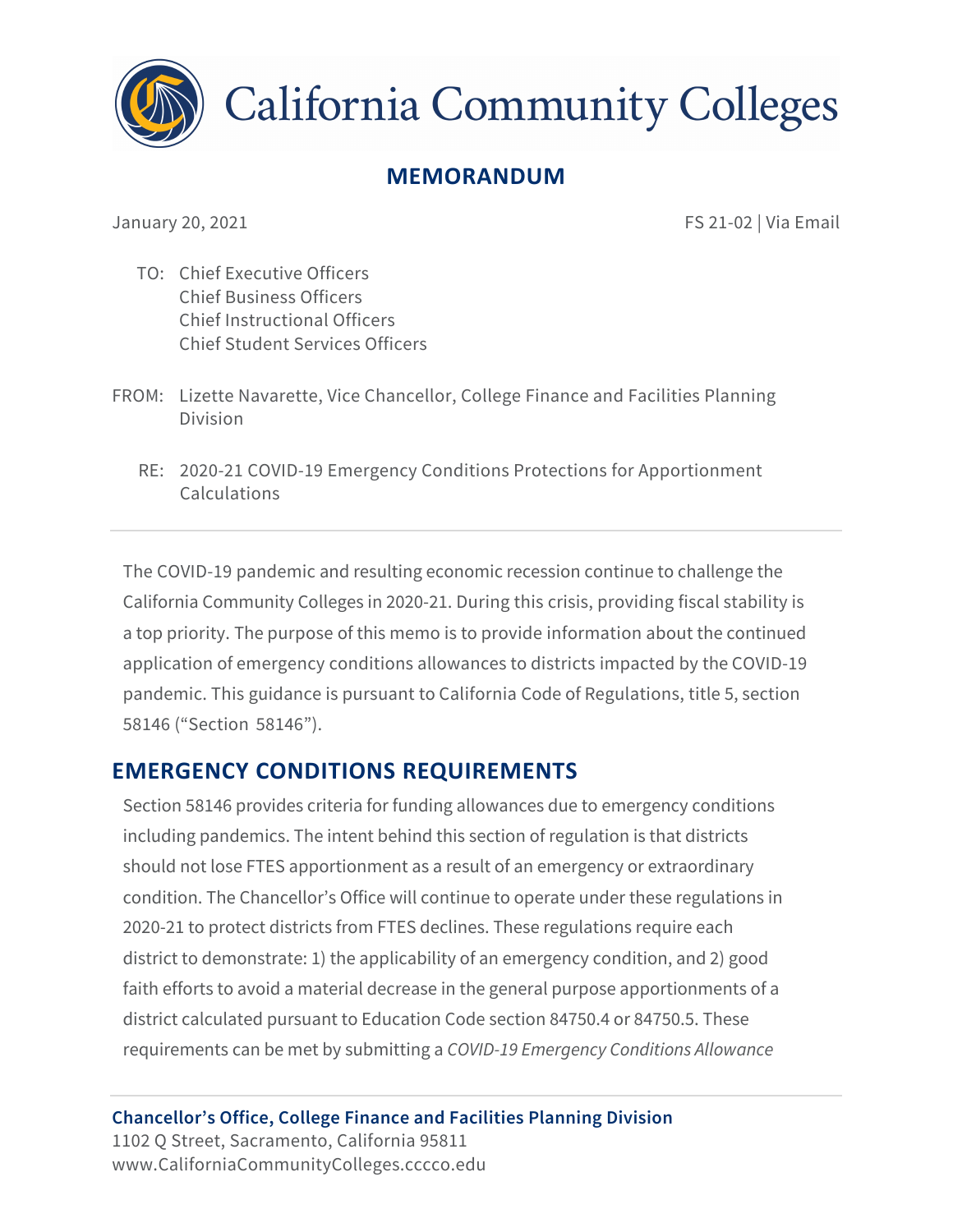*Form* and copy of the district board's emergency declaration resolution to [fiscalstandards@cccco.edu](mailto:fiscalstandards@cccco.edu). Submission of this form will authorize the Chancellor's Office to apply the emergency conditions allowance pursuant to Section 58146.

### **For districts that submitted an application and board resolution to the Chancellor's Office in 2019-20 and wish to continue to receive the emergency conditions allowance, no additional action is necessary.**

Districts that did not apply for the COVID-19 emergency conditions allowance in 2019-20 may apply for the allowance in 2020-21. Alternatively, should a district which has previously elected to participate choose to use actual reported FTES for 2020-21, an updated form must be submitted to rescind the application of the emergency conditions allowance. Regardless of a district's election, **actual FTES must be reported on the CCFS-320**. The table below displays the due dates to modify the election to participate in the COVID-19 Emergency Conditions Allowance.

|  | Table: Due Dates to Modify Election to Participate in COVID-19 Emergency Conditions Allowance Protections |
|--|-----------------------------------------------------------------------------------------------------------|
|  |                                                                                                           |

| To Modify Election Beginning with           | <b>Submit Form by</b>   |
|---------------------------------------------|-------------------------|
| 2020-21 First Principal Apportionment (P1)  | <b>January 25, 2021</b> |
| 2020-21 Second Principal Apportionment (P2) | April 20, 2021          |
| 2020-21 Apportionment Recalculation (R1)    | November 1, 2021        |

## **FTES PROTECTIONS**

#### **2020-21 APPORTIONMENT CALCULATIONS**

To avoid material decreases in district apportionments associated with the COVID-19 pandemic, upon receipt of a district's application, the Chancellor's Office will apply the following protection for the 2020-21 Base Allocation:

• The final FTES used to calculate the 2019-20 recalculation apportionment,